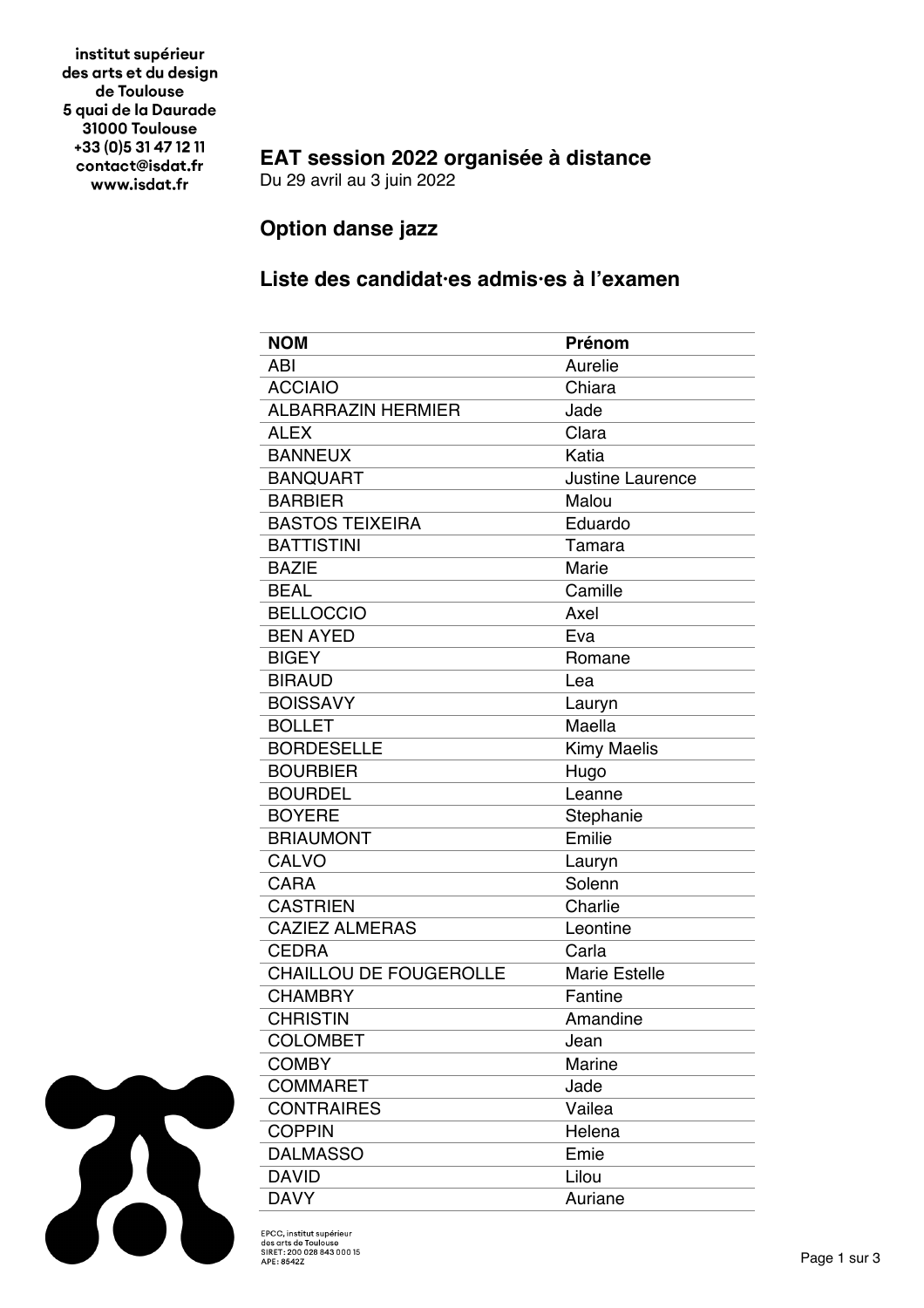**EAT session 2022 danse jazz**

| <b>NOM</b>               | Prénom          |
|--------------------------|-----------------|
| <b>DECLERCK</b>          | Johanna         |
| <b>DERVILLERS</b>        | Lucie           |
| <b>DEURE</b>             | <b>Mathis</b>   |
| <b>DUBAL</b>             | Helena          |
| <b>DUFLOT</b>            | Laurianne       |
| <b>DUPRAZ TOULOUSE</b>   | Clara           |
| <b>FAUC GUILLEUX</b>     | Thomas          |
| <b>FAURITE</b>           | Leonore         |
| <b>FAUX</b>              | Anais           |
| <b>FAVENTINES</b>        | Loic            |
| <b>FOUSSAT</b>           | Loane           |
| <b>GARCIA</b>            | Jade            |
| <b>GARCIA</b>            | Juliana         |
| <b>GARLENC</b>           |                 |
| <b>GAUDARD</b>           | Sophie<br>Marie |
|                          |                 |
| <b>GAZIELLY</b>          | Lea             |
| <b>GERARD</b>            | Lou Anne        |
| <b>GIRAUD</b>            | Nadege          |
| <b>GOBILLOT</b>          | <b>Nelly</b>    |
| <b>GOUNOT</b>            | Thomas          |
| <b>GUELTON</b>           | Apolline        |
| <b>GUERINEAU</b>         | Enzo            |
| <b>GUIN</b>              | Nora            |
| <b>HAMZAOUI</b>          | <b>Maylis</b>   |
| <b>HERBA</b>             | Alexandre       |
| <b>HERNANDEZ</b>         | Manae           |
| <b>JALABERT</b>          | Loriane         |
| <b>K BIDY</b>            | Marielle        |
| <b>KARSENTI</b>          | Charlotte       |
| <b>LABARRE</b>           | Agate           |
| <b>LABROUSSE</b>         | Cyann           |
| <b>LAMBERT</b>           | Julie           |
| <b>LE BRIGAND</b>        | Fanny           |
| <b>LELIEVRE</b>          | Manon           |
| <b>LIDON</b>             | Emma            |
| <b>LIGNEL</b>            | Celia           |
| <b>LOISON</b>            | Margaux         |
| <b>MAGNIER</b>           | Tom             |
| <b>MANCEAUX CLAVERIE</b> | Justine         |
| <b>MARLOT</b>            | Marion          |
| <b>MARTIN</b>            | Charlotte       |
| <b>MARTINEZ GARCIA</b>   | Marcial         |
| <b>MAS</b>               | Mailys          |
| <b>MAUCONDUIT</b>        | Yvanna          |
| <b>MENAD</b>             | Lilou           |
| <b>MOLLARD</b>           | Ophelie         |
| <b>MOREAU</b>            | Mathilde        |
| <b>MOYENIN</b>           | Paloma          |
| <b>PACCOUD</b>           | Anthony         |
| <b>PASCUAL ESPUNY</b>    | Julia           |
| <b>PEREZ</b>             | Rebecca         |
|                          |                 |